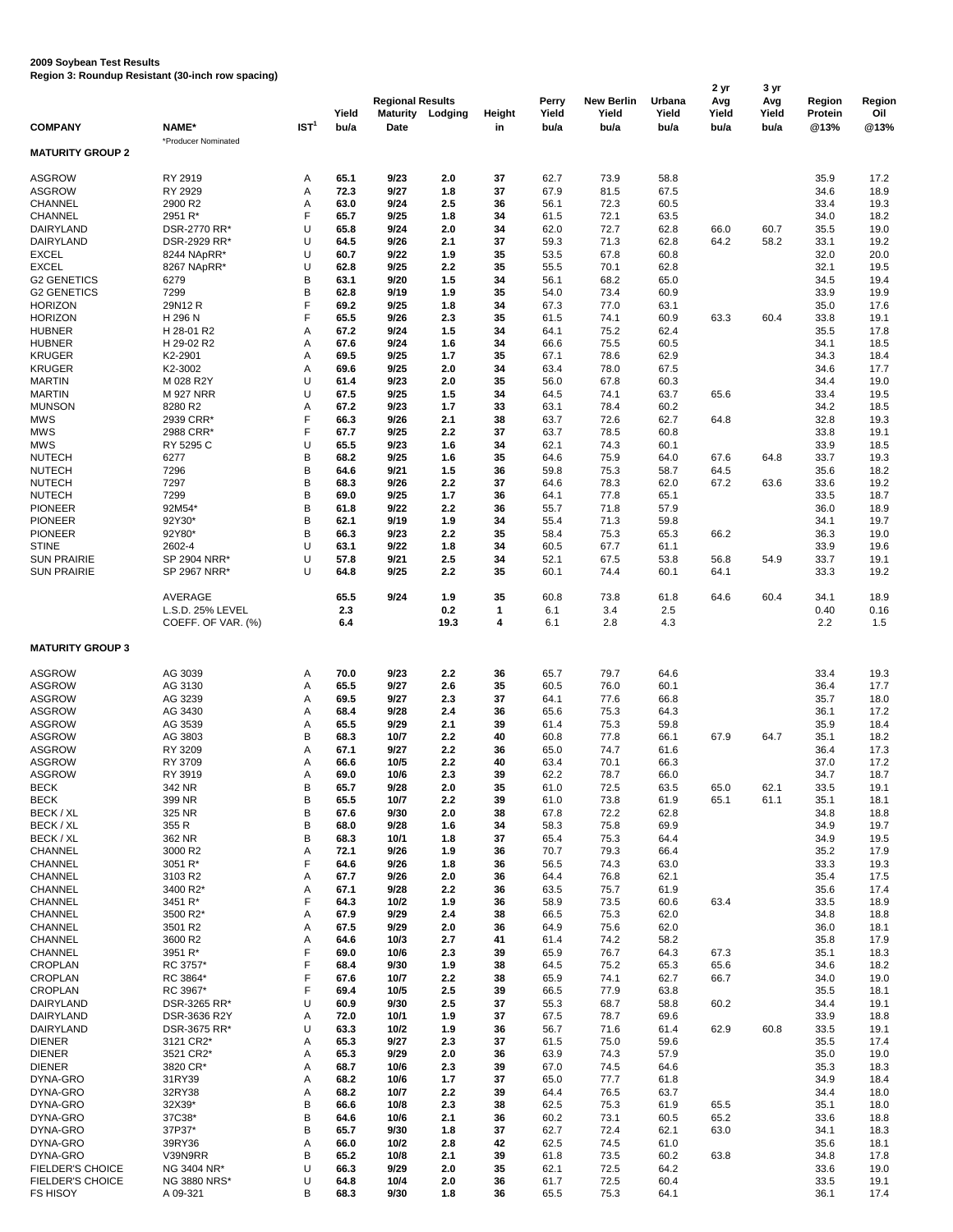## **2009 Soybean Test Results Region 3: Roundup Resistant (30-inch row spacing)**

|                                          |                                  |                  |              | <b>Regional Results</b> |            |               | <b>Perry</b> | <b>New Berlin</b> | <b>Urbana</b> | 2 yr<br>Avg  | 3 yr         | <b>Region</b>  |                      |
|------------------------------------------|----------------------------------|------------------|--------------|-------------------------|------------|---------------|--------------|-------------------|---------------|--------------|--------------|----------------|----------------------|
|                                          |                                  |                  | Yield        | <b>Maturity</b>         | Lodging    | <b>Height</b> | Yield        | Yield             | Yield         | Yield        | Avg<br>Yield | <b>Protein</b> | <b>Region</b><br>Oil |
| <b>COMPANY</b>                           | NAME*<br>*Producer Nominated     | IST <sup>1</sup> | bu/a         | <b>Date</b>             |            | in            | bu/a         | bu/a              | bu/a          | bu/a         | bu/a         | @13%           | @13%                 |
| <b>FS HISOY</b>                          | A 09-36                          | В                | 66.2         | 10/4                    | 2.6        | 41            | 65.1         | 75.3              | 58.4          |              |              | 35.7           | 17.9                 |
| <b>FS HISOY</b>                          | A 09-381                         | B                | 69.2         | 10/6                    | 2.2        | 39            | 66.2         | 78.8              | 62.5          |              |              | 35.0           | 17.8                 |
| <b>FS HISOY</b><br><b>FS HISOY</b>       | A 09-382<br><b>HS 33R70</b>      | B<br>B           | 70.2<br>67.0 | 10/5<br>9/27            | 1.6<br>2.6 | 35<br>38      | 66.0<br>62.1 | 80.6<br>78.4      | 64.0<br>60.5  | 64.2         | 61.2         | 35.2<br>35.0   | 18.5<br>18.3         |
| <b>FS HISOY</b>                          | <b>HS 3466</b>                   | B                | 65.1         | 9/29                    | 1.9        | 35            | 56.6         | 75.4              | 63.3          | 63.8         | 62.2         | 33.7           | 18.9                 |
| <b>FS HISOY</b>                          | <b>HS 3766</b>                   | B                | 69.1         | 10/7                    | 2.1        | 38            | 63.1         | 76.5              | 67.7          | 67.6         | 62.7         | 35.4           | 18.9                 |
| <b>FS HISOY</b>                          | <b>HS 38R80</b>                  | B                | 66.5         | 10/2                    | 1.8        | 38            | 64.6         | 74.4              | 60.5          | 64.2         |              | 34.9           | 18.1                 |
| <b>FS HISOY</b><br><b>G2 GENETICS</b>    | <b>HS 39R70</b><br>6311          | $\sf B$<br>B     | 68.5<br>63.8 | 10/5<br>9/27            | 2.2<br>2.7 | 38<br>34      | 65.5<br>56.7 | 77.7<br>73.7      | 62.2<br>61.1  | 66.7         | 62.0         | 35.4<br>34.3   | 18.0<br>19.7         |
| <b>G2 GENETICS</b>                       | 7333                             | B                | 65.0         | 9/30                    | 2.3        | 40            | 61.7         | 71.3              | 62.0          | 65.8         |              | 33.4           | 18.9                 |
| <b>G2 GENETICS</b>                       | 7339                             | B                | 65.0         | 9/29                    | 2.4        | 40            | 61.9         | 70.8              | 62.4          |              |              | 33.7           | 19.1                 |
| <b>G2 GENETICS</b>                       | 7373                             | B                | 69.4         | 10/2                    | 1.8        | 37            | 66.0         | 74.4              | 67.9          |              |              | 34.8           | 19.5                 |
| <b>G2 GENETICS</b><br><b>GREAT HEART</b> | 7389<br>GT-327 CRR*              | B<br>B           | 68.0<br>64.4 | 10/1<br>9/28            | 2.2<br>2.2 | 39<br>37      | 63.6<br>63.9 | 74.9<br>69.9      | 65.6<br>59.5  |              |              | 34.6<br>35.2   | 17.9<br>18.8         |
| <b>GREAT HEART</b>                       | GT-353 CRS*                      | B                | 66.3         | 9/30                    | 2.1        | 40            | 64.5         | 75.0              | 59.3          |              |              | 35.3           | 18.0                 |
| <b>GREAT HEART</b>                       | GT-372 CR2                       | B                | 65.7         | 10/4                    | 2.5        | 41            | 62.1         | 74.6              | 60.3          |              |              | 35.5           | 17.9                 |
| <b>GREAT HEART</b>                       | GT-376 CRS*                      | B                | 64.2         | 10/4                    | 2.0        | 37            | 59.6         | 71.6              | 61.2          |              |              | 33.8           | 18.8                 |
| <b>HOBLIT</b><br><b>HOBLIT</b>           | <b>342 NRR</b><br><b>385 NRS</b> | F<br>F           | 65.0<br>65.9 | 9/28<br>10/4            | 2.1<br>2.1 | 36<br>37      | 60.5<br>62.5 | 73.9<br>72.4      | 60.5<br>62.7  | 64.8         | 61.6         | 33.7<br>34.1   | 18.9<br>18.7         |
| <b>HORIZON</b>                           | 31N25 R                          | F                | 66.4         | 9/27                    | 2.3        | 36            | 61.5         | 73.1              | 64.8          |              |              | 34.5           | 18.4                 |
| <b>HORIZON</b>                           | 32N62 R                          | F                | 71.5         | 9/28                    | 2.2        | 37            | 67.5         | 78.9              | 68.1          |              |              | 35.6           | 17.5                 |
| <b>HORIZON</b>                           | 32N73 R                          | F                | 66.4         | 9/26                    | 2.3        | 34            | 63.1         | 78.9              | 57.2          |              |              | 34.8           | 18.0                 |
| <b>HORIZON</b><br><b>HORIZON</b>         | 34N43R<br>35N01 R                |                  | 67.8<br>67.1 | 9/28<br>10/3            | 2.2<br>2.3 | 40<br>34      | 62.3<br>65.6 | 74.5<br>74.6      | 66.6<br>61.1  |              |              | 35.0<br>34.7   | 18.8<br>17.3         |
| <b>HORIZON</b>                           | 36N94 R                          |                  | 65.5         | 10/4                    | 2.4        | 41            | 62.2         | 74.2              | 59.9          |              |              | 35.1           | 18.1                 |
| <b>HORIZON</b>                           | H 323 N                          |                  | 66.4         | 9/26                    | 2.2        | 35            | 62.0         | 74.3              | 63.0          | 64.8         |              | 35.5           | 18.4                 |
| <b>HORIZON</b>                           | H 340 N                          | F                | 66.1         | 9/30                    | 1.8        | 36            | 62.1         | 73.5              | 62.8          | 64.3         | 61.2         | 33.5           | 19.0                 |
| <b>HORIZON</b><br><b>HUBNER</b>          | H 384 N<br>H 35-01 R2            | F<br>Α           | 65.0<br>67.7 | 10/5<br>10/1            | 2.0<br>2.0 | 36<br>34      | 62.7<br>63.5 | 73.8<br>75.0      | 58.6<br>64.6  | 65.0         |              | 33.6<br>35.7   | 18.8<br>18.1         |
| <b>HUBNER</b>                            | H 39-01 R2                       | Α                | 67.8         | 10/12                   | 2.5        | 42            | 64.7         | 72.7              | 65.9          |              |              | 35.3           | 17.3                 |
| <b>HUBNER</b>                            | <b>H398 NRR</b>                  | F                | 70.5         | 10/7                    | 2.2        | 38            | 68.1         | 77.1              | 66.3          |              |              | 35.0           | 18.4                 |
| <b>ICORN</b>                             | 3.160 R2                         | A                | 65.6         | 9/24                    | 2.1        | 35            | 60.9         | 74.1              | 61.8          |              |              | 35.2           | 17.4                 |
| <b>ICORN</b><br><b>ICORN</b>             | 3.670 R2<br>3.970 R2             | Α<br>А           | 66.3<br>69.1 | 10/4<br>10/10           | 2.8<br>2.6 | 40<br>41      | 60.4<br>67.7 | 75.4<br>72.7      | 63.1<br>66.9  |              |              | 35.3<br>35.4   | 18.1<br>17.5         |
| <b>KRUGER</b>                            | K2-3001                          | А                | 66.3         | 9/27                    | 2.3        | 37            | 60.9         | 74.8              | 63.1          |              |              | 35.4           | 17.3                 |
| <b>KRUGER</b>                            | K2-3102                          | А                | 67.8         | 9/25                    | 1.9        | 36            | 66.1         | 75.3              | 62.1          |              |              | 35.0           | 17.7                 |
| <b>KRUGER</b>                            | K2-3201                          | А                | 65.8         | 9/26                    | 2.0        | 39            | 61.2         | 74.5              | 61.6          |              |              | 34.8           | 18.4                 |
| <b>KRUGER</b><br><b>KRUGER</b>           | K2-3302<br>K2-3401               | А<br>А           | 65.4<br>66.2 | 9/29<br>9/30            | 2.5<br>2.4 | 38<br>37      | 62.6<br>63.3 | 71.6<br>73.2      | 62.0<br>62.2  |              |              | 37.2<br>35.2   | 17.7<br>18.8         |
| <b>KRUGER</b>                            | K2-3501                          | B                | 69.0         | 10/1                    | 2.0        | 35            | 66.9         | 75.7              | 64.2          |              |              | 35.8           | 18.1                 |
| <b>KRUGER</b>                            | K2-3601                          | А                | 64.9         | 10/3                    | 2.7        | 39            | 58.4         | 74.4              | 62.1          |              |              | 35.5           | 18.0                 |
| <b>KRUGER</b><br><b>KRUGER</b>           | K2-3801<br>K2-3901               | А<br>А           | 70.4<br>69.5 | 10/6<br>10/13           | 2.0<br>2.5 | 39<br>41      | 65.0<br>67.8 | 79.8<br>75.3      | 66.5<br>65.5  |              |              | 35.1<br>35.0   | 18.0<br>17.5         |
| <b>KRUGER</b>                            | K-329 RRSCN                      | B                | 68.5         | 9/27                    | 2.1        | 34            | 64.7         | 77.1              | 63.7          | 66.0         |              | 35.9           | 18.4                 |
| <b>KRUGER</b>                            | K-348 RRSCN                      | B                | 64.6         | 9/27                    | 2.0        | 35            | 61.7         | 77.1              | 55.0          | 64.2         | 62.4         | 33.4           | 19.3                 |
| <b>KRUGER</b>                            | K-384 RRSCN                      | B                | 70.4         | 10/5                    | 2.3        | 39            | 66.9         | 77.0              | 67.4          | 67.8         | 64.7         | 35.8           | 18.1                 |
| <b>LEWIS</b><br>LEWIS                    | 3780<br>3909                     | B<br>B           | 64.0<br>70.4 | 10/4<br>10/6            | 2.3<br>2.3 | 37<br>39      | 61.1<br>68.1 | 73.0<br>76.6      | 57.9<br>66.4  | 68.3         |              | 33.7<br>35.5   | 18.9<br>18.2         |
| LEWIS                                    | 3968                             | B                | 66.7         | 10/7                    | 2.3        | 39            | 59.1         | 76.5              | 64.4          | 66.4         | 62.2         | 34.9           | 18.1                 |
| LEWIS                                    | 360 R2                           | А                | 65.1         | 10/3                    | 2.6        | 39            | 62.0         | 73.7              | 59.6          |              |              | 35.5           | 17.9                 |
| LEWIS                                    | 380 R2                           | Α<br>F           | 70.2         | 10/6                    | 2.2        | 39            | 67.6         | 78.6              | 64.5          |              |              | 35.0           | 17.9                 |
| LG SEEDS<br><b>MARTIN</b>                | C 3445 NRR*<br>M 034N R2Y        | А                | 65.4<br>66.8 | 9/29<br>9/27            | 2.0<br>2.2 | 35<br>35      | 59.0<br>61.9 | 72.1<br>74.8      | 65.1<br>63.8  |              |              | 33.9<br>35.0   | 18.8<br>17.3         |
| <b>MARTIN</b>                            | M 035 R2Y                        | А                | 70.7         | 9/30                    | 2.2        | 34            | 65.1         | 79.6              | 67.3          |              |              | 34.5           | 18.5                 |
| <b>MARTIN</b>                            | M 930 NRR                        | U                | 67.4         | 9/26                    | 2.3        | 35            | 64.6         | 72.5              | 65.2          | 66.0         |              | 35.6           | 18.1                 |
| <b>MAVRICK</b><br><b>MAVRICK</b>         | 5394 RR*<br>6343 RR*             | U<br>U           | 64.1<br>65.9 | 10/12<br>9/30           | 2.4<br>2.1 | 40<br>36      | 57.9<br>61.2 | 73.3<br>73.4      | 61.0<br>63.2  | 64.0         | 60.7         | 35.8<br>33.5   | 18.0<br>18.9         |
| <b>MAVRICK</b>                           | 6369 RR*                         | U                | 66.7         | 10/3                    | 2.0        | 37            | 64.7         | 74.9              | 60.6          | 65.9         | 62.2         | 35.1           | 19.2                 |
| <b>MAVRICK</b>                           | 7303 RR*                         | U                | 64.9         | 9/27                    | 2.3        | 35            | 58.8         | 75.6              | 60.2          | 63.9         |              | 34.0           | 19.0                 |
| <b>MAVRICK</b>                           | 7376 RR*                         | U                | 63.2         | 9/30                    | 1.8        | 38            | 60.3         | 70.4              | 58.9          | 62.6         |              | 33.6           | 19.0                 |
| <b>MAVRICK</b><br><b>MUNSON</b>          | 8322 RR*<br>8300 R2              | U<br>А           | 66.0<br>65.8 | 9/26<br>9/25            | 2.3<br>2.1 | 35<br>36      | 61.8<br>63.9 | 72.1<br>72.2      | 64.1<br>61.4  |              |              | 35.7<br>35.5   | 18.5<br>18.2         |
| <b>MUNSON</b>                            | 8328 RR                          | F                | 68.5         | 9/26                    | 2.1        | 36            | 65.8         | 76.4              | 63.4          | 66.4         | 63.1         | 35.9           | 18.4                 |
| <b>MUNSON</b>                            | 8330 R2                          | A                | 65.0         | 9/28                    | 2.5        | 37            | 63.1         | 70.0              | 61.8          |              |              | 35.6           | 17.7                 |
| <b>MUNSON</b>                            | 8349 RR                          |                  | 62.3         | 9/27                    | 2.1        | 36            | 60.1         | 69.2              | 57.6          | 62.7         |              | 33.5           | 19.4                 |
| <b>MUNSON</b><br>MWS                     | 8370 R2<br>3453 CRR*             | Α                | 68.9<br>60.8 | 10/6<br>9/28            | 2.2<br>1.9 | 40<br>35      | 67.2<br>56.1 | 77.2<br>68.8      | 62.4<br>57.7  |              |              | 34.3<br>33.9   | 18.0<br>19.3         |
| <b>MWS</b>                               | RY 5300 C                        | Α                | 69.7         | 9/26                    | 2.1        | 34            | 64.4         | 78.5              | 66.1          |              |              | 35.1           | 17.6                 |
| <b>MYCOGEN</b>                           | 5N352 RR*                        | U                | 64.7         | 10/3                    | 1.9        | 36            | 60.5         | 72.1              | 61.6          | 63.7         |              | 33.6           | 18.8                 |
| <b>MYCOGEN</b>                           | 5N383 RR*                        | U                | 67.2         | 10/5                    | 2.1        | 37            | 66.4         | 74.6              | 60.7          |              |              | 35.4           | 19.0                 |
| <b>NK BRAND</b><br>NK BRAND              | S 31-H9<br>S 33-K5               | Β<br>B           | 61.6<br>63.0 | 9/28<br>10/1            | 2.6<br>2.2 | 40<br>38      | 58.8<br>58.4 | 66.4<br>71.1      | 59.7<br>59.5  |              |              | 33.6<br>34.0   | 19.7<br>18.8         |
| NK BRAND                                 | S 34-R2*                         | B                | 66.5         | 9/28                    | 2.0        | 35            | 61.6         | 72.3              | 65.6          | 65.3         |              | 34.9           | 18.5                 |
| NK BRAND                                 | S 35-T9*                         | B                | 65.6         | 10/3                    | 2.6        | 43            | 58.0         | 74.0              | 64.8          | 65.7         |              | 34.7           | 18.7                 |
| NK BRAND<br>NK BRAND                     | S 37-F7*<br>S 37-P5*             | B<br>B           | 65.7<br>66.4 | 10/6<br>10/3            | 2.6<br>2.0 | 39<br>37      | 59.9<br>62.4 | 75.3<br>73.4      | 61.9<br>63.3  | 65.4<br>65.4 | 61.0         | 35.6           | 17.8                 |
| NK BRAND                                 | S 39-A3*                         | B                | 68.8         | 10/6                    | 2.3        | 38            | 62.0         | 79.0              | 65.5          | 67.1         | 60.6<br>61.9 | 34.6<br>34.9   | 18.4<br>18.1         |
| <b>NUTECH</b>                            | 7349                             | B                | 71.3         | 10/6                    | 2.7        | 39            | 64.4         | 79.1              | 70.5          |              |              | 35.3           | 18.9                 |
| <b>NUTECH</b>                            | 7386                             | B                | 67.3         | 10/6                    | 2.1        | 37            | 65.6         | 74.1              | 62.1          |              |              | 34.5           | 18.7                 |
| <b>NUTECH</b><br><b>NUTECH</b>           | 7369 S*<br>7399*                 | B<br>B           | 66.3<br>68.6 | 9/28<br>10/7            | 2.1<br>2.3 | 38<br>38      | 63.1<br>64.9 | 72.1<br>76.9      | 63.6<br>63.9  | 66.6         | 62.4         | 33.7<br>35.1   | 18.9<br>18.0         |
| <b>PIONEER</b>                           | 93M42*                           | B                | 68.5         | 9/27                    | 2.2        | 39            | 64.0         | 76.6              | 65.0          | 65.6         | 63.1         | 35.3           | 18.1                 |
| <b>PIONEER</b>                           | 93M61*                           | B                | 66.9         | 9/27                    | 1.8        | 37            | 62.5         | 75.6              | 62.7          | 67.1         | 63.5         | 33.9           | 18.8                 |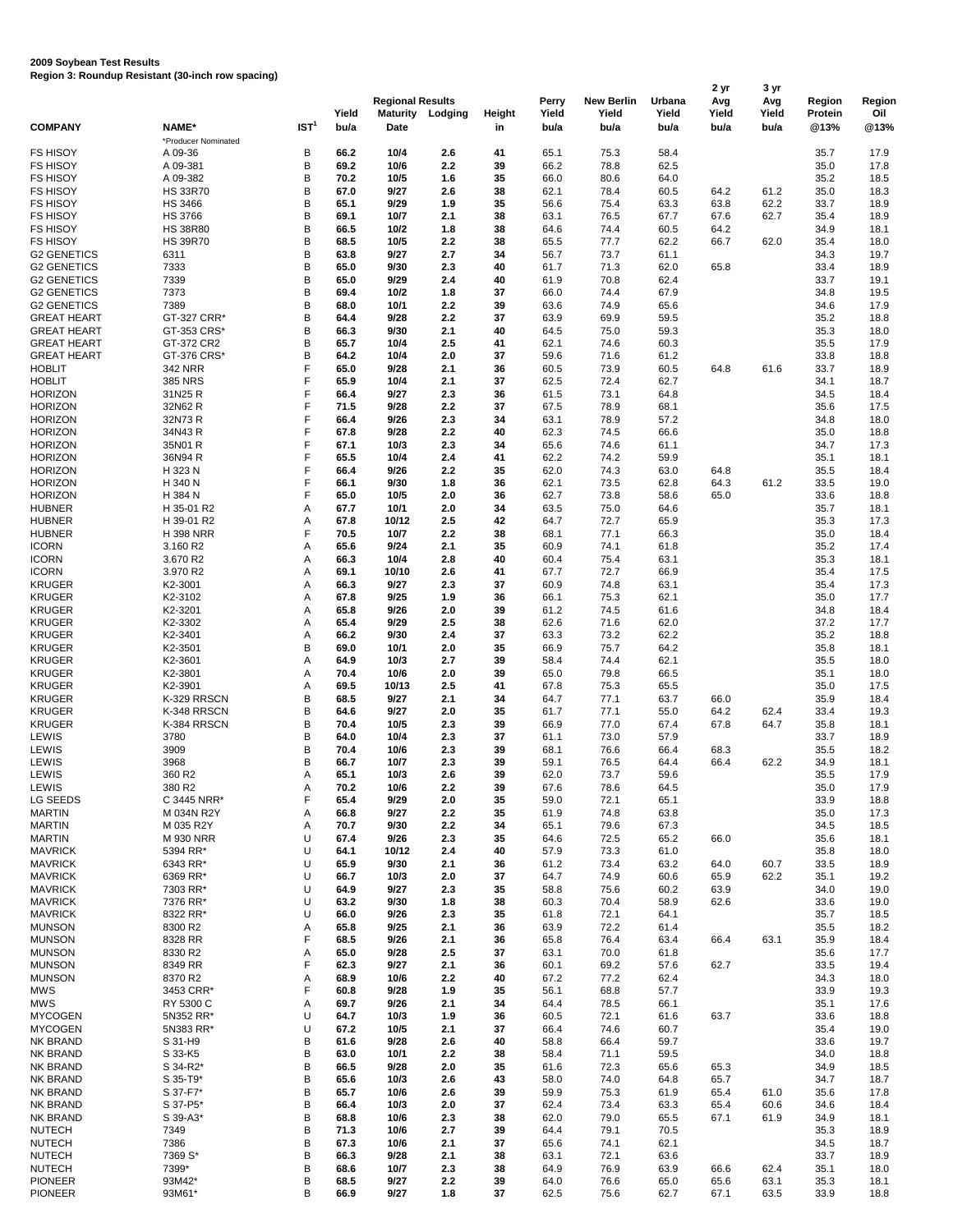## **2009 Soybean Test Results Region 3: Roundup Resistant (30-inch row spacing)**

|                                             |                               |                  | Yield        | <b>Regional Results</b><br><b>Maturity</b> | Lodging     | Height                         | Perry<br>Yield | <b>New Berlin</b><br>Yield | Urbana<br>Yield | 2 yr<br>Avg<br>Yield | 3 yr<br>Avg<br>Yield | <b>Region</b><br><b>Protein</b> | <b>Region</b><br>Oil |
|---------------------------------------------|-------------------------------|------------------|--------------|--------------------------------------------|-------------|--------------------------------|----------------|----------------------------|-----------------|----------------------|----------------------|---------------------------------|----------------------|
| <b>COMPANY</b>                              | NAME*                         | IST <sup>1</sup> | bu/a         | <b>Date</b>                                |             | in                             | bu/a           | bu/a                       | bu/a            | bu/a                 | bu/a                 | @13%                            | @13%                 |
| <b>PIONEER</b>                              | *Producer Nominated<br>93Y02* | В                | 67.3         | 9/25                                       | $1.7$       | 34                             | 64.3           | 73.1                       | 64.4            | 66.3                 |                      | 34.3                            | 19.0                 |
| <b>PIONEER</b>                              | 93Y11*                        | B                | 66.8         | 9/26                                       | 1.8         | 34                             | 63.7           | 72.4                       | 64.4            | 66.0                 |                      | 35.6                            | 19.1                 |
| <b>PIONEER</b>                              | 93Y40                         | B                | 69.7         | 9/30                                       | 1.9         | 35                             | 63.6           | 77.7                       | 67.6            |                      |                      | 35.2                            | 18.3                 |
| <b>PIONEER</b>                              | 93Y51                         | B                | 65.5         | 9/29                                       | 1.7         | 38                             | 58.7           | 74.9                       | 63.0            |                      |                      | 34.4                            | 19.5                 |
| <b>PIONEER</b>                              | 93Y70*                        | B                | 66.8         | 10/3                                       | 2.3         | 42                             | 60.7           | 75.4                       | 64.2            | 67.0                 |                      | 33.7                            | 19.2                 |
| <b>PIONEER</b>                              | 93Y91*                        | B                | 67.9         | 10/7                                       | 2.0         | 38                             | 61.1           | 78.3                       | 64.4            |                      |                      | 35.4                            | 18.8                 |
| <b>PIONEER</b>                              | 93Y92                         | B                | 68.7         | 10/4                                       | 2.2         | 41                             | 68.2           | 74.3                       | 63.6            |                      |                      | 35.0                            | 18.8                 |
| <b>POWER PLUS</b><br><b>POWER PLUS</b>      | 32K0<br>34B9                  | B<br>B           | 65.2<br>67.2 | 9/27<br>9/29                               | 2.4<br>2.1  | 41<br>39                       | 63.6<br>62.9   | 70.4<br>74.8               | 61.5<br>63.9    |                      |                      | 33.5<br>34.5                    | 19.1<br>18.7         |
| <b>POWER PLUS</b>                           | 36C0                          | B                | 69.9         | 10/1                                       | 2.0         | 36                             | 67.8           | 76.9                       | 64.9            |                      |                      | 35.4                            | 19.4                 |
| <b>STINE</b>                                | 3002-4                        | U                | 64.4         | 9/27                                       | 2.5         | 37                             | 59.4           | 73.3                       | 60.6            |                      |                      | 36.3                            | 18.1                 |
| <b>STINE</b>                                | 3132-4*                       | U                | 68.8         | 9/28                                       | 2.0         | 34                             | 64.9           | 76.8                       | 64.9            |                      |                      | 35.2                            | 18.6                 |
| <b>STINE</b>                                | 3423-4*                       | U                | 67.2         | 9/28                                       | 2.3         | 37                             | 66.3           | 70.9                       | 64.3            |                      |                      | 33.7                            | 19.0                 |
| <b>STINE</b>                                | 3602-4*                       | U                | 66.5         | 10/6                                       | 2.1         | 38                             | 58.4           | 76.5                       | 64.5            | 66.8                 | 63.2                 | 35.2                            | 19.1                 |
| <b>STINE</b>                                | 3823-4*                       | U                | 65.1         | 10/6                                       | 2.1         | 37                             | 62.5           | 73.7                       | 59.2            |                      |                      | 33.9                            | 18.6                 |
| <b>STINE</b>                                | 3923-4*                       | U                | 68.7         | 10/7                                       | 1.8         | 35                             | 63.9           | 76.5                       | 65.8            |                      |                      | 34.4                            | 18.2                 |
| STONE SEED GROUP<br>STONE SEED GROUP        | <b>3A378 NRR</b><br>3A388 NRR | B<br>B           | 67.3<br>69.1 | 10/4<br>10/9                               | 1.9<br>2.3  | 40                             | 62.7<br>65.4   | 74.4<br>76.5               | 64.6<br>65.3    | 65.6<br>68.0         |                      | 34.9                            | 18.8<br>18.2         |
| STONE SEED GROUP                            | 3A398 NRR                     | B                | 68.5         | 10/7                                       | 2.4         | 41<br>39                       | 63.8           | 75.8                       | 65.9            |                      |                      | 35.6<br>35.1                    | 18.1                 |
| <b>SUN PRAIRIE</b>                          | SP 3404 NRR*                  | U                | 65.3         | 10/5                                       | 2.0         | 33                             | 60.0           | 72.8                       | 63.1            |                      |                      | 35.3                            | 18.9                 |
| <b>SUN PRAIRIE</b>                          | SP 3430 NRR*                  | U                | 64.4         | 9/27                                       | 2.0         | 36                             | 58.6           | 69.7                       | 65.0            | 64.1                 |                      | 33.5                            | 19.0                 |
| <b>SUN PRAIRIE</b>                          | SP 3567 NRR*                  | U                | 63.4         | 9/27                                       | 2.1         | 36                             | 58.9           | 72.8                       | 58.5            |                      |                      | 35.2                            | 18.6                 |
| <b>TRISOY</b>                               | 31Z0 R2                       | A                | 66.9         | 9/29                                       | 2.0         | 39                             | 62.4           | 74.8                       | 63.7            |                      |                      | 34.7                            | 18.2                 |
| <b>TRISOY</b>                               | 32X0 R2                       | Α                | 65.8         | 9/27                                       | 2.2         | 36                             | 62.2           | 73.8                       | 61.3            |                      |                      | 35.0                            | 17.7                 |
| <b>TRISOY</b>                               | 32Z0 R2                       | Α                | 66.5         | 10/1                                       | 2.3         | 36                             | 63.6           | 74.0                       | 61.9            |                      |                      | 36.3                            | 17.9                 |
| <b>TRISOY</b>                               | 34Z9 R2                       | Α                | 65.7         | 9/27                                       | 2.0         | 38                             | 63.7           | 73.8                       | 59.5            |                      |                      | 35.1                            | 18.7                 |
| <b>TRISOY</b>                               | 35Z0 R2                       | Α                | 68.1         | 9/29                                       | 2.0         | 34                             | 63.4           | 77.5                       | 63.4            |                      |                      | 35.7                            | 18.1                 |
| <b>TRISOY</b><br><b>TRISOY</b>              | 3895 RR(CN)<br>3977 RR(CN)    | U<br>U           | 67.8<br>65.9 | 10/5<br>$10/4$                             | 2.1         | 38<br>37                       | 64.4<br>61.4   | 74.8                       | 64.1            |                      |                      | 35.3                            | 18.4                 |
| <b>WILKEN</b>                               | <b>W 3434 NRR</b>             | B                | 67.2         | 9/28                                       | 2.0<br>2.1  | 36                             | 64.6           | 75.5<br>73.8               | 60.7<br>63.3    | 65.3<br>65.8         | 62.6                 | 35.0<br>34.1                    | 18.1<br>18.9         |
| <b>WILKEN</b>                               | W 3459 NRR                    | B                | 64.0         | 9/28                                       | 1.9         | 35                             | 57.5           | 72.4                       | 62.1            | 63.5                 |                      | 33.8                            | 19.3                 |
| <b>WILKEN</b>                               | W 3465 NRR                    | В                | 65.0         | $10/3$                                     | 2.1         | 37                             | 58.6           | 73.7                       | 62.8            | 63.6                 | 60.1                 | 34.7                            | 18.8                 |
| <b>WILKEN</b>                               | <b>W 3479 NRR</b>             | B                | 66.4         | 10/6                                       | 2.2         | 37                             | 63.6           | 74.0                       | 61.7            | 64.4                 | 60.7                 | 33.7                            | 19.1                 |
| <b>WILKEN</b>                               | <b>W 3487 NRR</b>             | B                | 65.2         | 10/7                                       | 2.1         | 37                             | 60.2           | 72.7                       | 62.5            | 65.1                 |                      | 33.5                            | 19.0                 |
| <b>WILKEN</b>                               | <b>W 3488 NRR</b>             | B                | 69.3         | 10/6                                       | 2.1         | 36                             | 67.7           | 76.0                       | 64.2            | 67.9                 | 63.7                 | 35.2                            | 19.1                 |
| <b>WILKEN</b>                               | W 34R66 N                     | А                | 64.0         | $10/4$                                     | 2.5         | 42                             | 58.7           | 75.6                       | 57.7            |                      |                      | 35.6                            | 17.8                 |
| <b>WILKEN</b>                               | W 34R84 N                     | А                | 69.0         | 10/5                                       | 2.2         | 39                             | 64.8           | 77.0                       | 65.1            |                      |                      | 35.1                            | 17.9                 |
| <b>WILKEN</b>                               | <b>W 3577 NRR</b>             | B                | 67.9         | 9/30                                       | 2.0         | 37                             | 65.1           | 75.0                       | 63.7            | 64.8                 | 61.4                 | 34.7                            | 18.1                 |
| <b>WILKEN</b><br><b>WILKEN</b>              | W 3592 NRR<br>W 35R95 N       | B<br>B           | 66.8<br>68.6 | 10/5<br>10/6                               | 2.5<br>1.7  | 37<br>36                       | 61.1<br>64.4   | 75.1<br>76.6               | 64.0<br>64.7    | 65.6                 | 61.3                 | 35.2<br>34.6                    | 18.0<br>18.5         |
| <b>WILLCROSS</b>                            | RY 5360 N                     | A                | 66.0         | 10/3                                       | 2.7         | 41                             | 64.3           | 73.1                       | 60.7            |                      |                      | 35.7                            | 17.9                 |
| <b>WILLCROSS</b>                            | RY 5380 N                     | Α                | 71.2         | 10/7                                       | 2.3         | 39                             | 69.6           | 80.1                       | 63.9            |                      |                      | 34.7                            | 17.8                 |
| <b>WILLCROSS</b>                            | RY 5390 N                     | A                | 71.2         | 10/6                                       | 1.6         | 36                             | 68.6           | 79.9                       | 65.2            |                      |                      | 34.5                            | 18.6                 |
|                                             | AVERAGE<br>L.S.D. 25% LEVEL   |                  | 66.9         | 10/2                                       | 2.2         | 37                             | 63.0           | 74.7                       | 62.9            | 65.3                 | 62.1                 | 34.8                            | 18.4                 |
|                                             | COEFF. OF VAR. (%)            |                  | 2.0<br>5.4   |                                            | 0.2<br>15.4 | $\mathbf 1$<br>$6\phantom{1}6$ | 3.3<br>5.5     | 2.3<br>3.2                 | 2.5<br>4.1      |                      |                      | 0.49<br>2.6                     | 0.22<br>2.2          |
| <b>MATURITY GROUP 4</b>                     |                               |                  |              |                                            |             |                                |                |                            |                 |                      |                      |                                 |                      |
| <b>BECK</b>                                 | 422 NR                        | B                | 64.0         | 10/15                                      | 2.3         | 37                             | 59.8           | 71.1                       | 61.2            | 63.8                 |                      | 36.2                            | 18.6                 |
| BECK / XL                                   | 400 NR                        | B                | 62.9         | 10/11                                      | 2.7         | 43                             | 58.8           | 70.0                       | 60.0            |                      |                      | 35.8                            | 18.1                 |
| DYNA-GRO                                    | 33A40*                        | B                | 67.1         | 10/9                                       | 2.2         | 38                             | 63.0           | 75.2                       | 63.2            | 64.3                 |                      | 35.0                            | 18.7                 |
| <b>EXCEL</b>                                | 8407 NRR                      | U                | 61.8         | 10/9                                       | 1.9         | 39                             | 56.0           | 71.5                       | 57.8            | 61.7                 |                      | 35.4                            | 17.8                 |
| <b>EXCEL</b>                                | 8442 NRR                      | U                | 63.2         | 10/17                                      | 2.6         | 40                             | 61.2           | 68.5                       | 59.9            |                      |                      | 36.2                            | 17.7                 |
| <b>EXCEL</b>                                | 8454 NRRSTS                   | U                | 62.9         | 10/14                                      | 2.4         | 39                             | 58.1           | 71.6                       | 59.1            |                      |                      | 34.0                            | 18.6                 |
| <b>G2 GENETICS</b><br><b>G2 GENETICS</b>    | 7419                          | B                | 65.2         | 10/14                                      | 1.9         | 44                             | 59.4           | 74.3                       | 62.1            |                      |                      | 35.4                            | 17.9                 |
| <b>GREAT HEART</b>                          | 7439 S<br>GT-438 CRR*         | B<br>B           | 70.5<br>61.5 | 10/14<br>10/17                             | 1.9<br>2.5  | 38<br>41                       | 69.1<br>60.0   | 76.0<br>68.4               | 66.2<br>56.1    | 60.4                 |                      | 35.3<br>34.8                    | 18.4<br>18.2         |
| <b>GREAT HEART</b>                          | GT-443 CRS*                   | B                | 70.0         | 10/12                                      | 1.8         | 37                             | 66.4           | 75.9                       | 67.7            |                      |                      | 35.1                            | 18.4                 |
| <b>HORIZON</b>                              | 40N15R                        | F                | 69.2         | 10/7                                       | 1.8         | 35                             | 63.8           | 77.4                       | 66.5            |                      |                      | 34.7                            | 18.5                 |
| <b>HORIZON</b>                              | H 401 N                       | F                | 66.1         | 10/11                                      | 2.3         | 38                             | 62.7           | 73.2                       | 62.4            | 64.2                 |                      | 34.4                            | 19.0                 |
| <b>HORIZON</b>                              | H 419 N                       | F                | 64.9         | 10/8                                       | 1.9         | 39                             | 60.6           | 73.3                       | 60.8            | 62.5                 | 58.9                 | 35.1                            | 18.8                 |
| <b>HORIZON</b>                              | H 422 N                       | F                | 65.5         | 10/9                                       | 2.2         | 38                             | 63.9           | 71.3                       | 61.4            | 64.1                 | 60.2                 | 36.0                            | 18.7                 |
| <b>KRUGER</b>                               | K2X 41A9                      | B                | 67.7         | 10/6                                       | 2.7         | 39                             | 61.5           | 73.3                       | 68.2            |                      |                      | 33.9                            | 19.5                 |
| <b>KRUGER</b>                               | K2X 42A9                      | Α                | 67.8         | 10/8                                       | 2.2         | 39                             | 63.1           | 75.8                       | 64.6            |                      |                      | 34.1                            | 18.7                 |
| <b>KRUGER</b>                               | K2X 43A9                      | В                | 62.6         | 10/17                                      | 3.0         | 45                             | 56.6           | 69.3                       | 61.8            |                      |                      | 35.7                            | 17.4                 |
| <b>KRUGER</b><br><b>KRUGER</b>              | K2X 43B9                      | В                | 62.1         | 10/14<br>10/14                             | 3.4         | 41                             | 59.5           | 65.5                       | 61.4            |                      |                      | 35.5                            | 17.9                 |
| LG SEEDS                                    | K2X 43C9<br>C 4110 NRR*       | B                | 63.3<br>61.9 | 10/17                                      | 2.3<br>2.3  | 41<br>40                       | 59.2<br>56.6   | 72.3<br>69.5               | 58.5<br>59.5    |                      |                      | 35.3<br>34.0                    | 18.3<br>18.8         |
| NK BRAND                                    | S 41-R6*                      | В                | 68.1         | 10/8                                       | 1.9         | 39                             | 63.3           | 76.2                       | 65.0            | 64.2                 |                      | 35.6                            | 18.2                 |
| <b>NUTECH</b>                               | 7406 S                        | В                | 65.1         | 10/15                                      | 2.2         | 39                             | 61.5           | 70.9                       | 62.9            |                      |                      | 34.4                            | 18.6                 |
| <b>NUTECH</b>                               | 7425 S                        | В                | 68.5         | 10/13                                      | 1.9         | 37                             | 65.8           | 76.2                       | 63.5            |                      |                      | 35.6                            | 18.3                 |
| <b>PIONEER</b>                              | 94Y01*                        | B                | 65.2         | 10/10                                      | 2.7         | 43                             | 63.3           | 71.1                       | 61.3            | 64.3                 |                      | 34.8                            | 18.7                 |
| <b>STINE</b>                                | 4020-4*                       | U                | 65.1         | 10/9                                       | 2.1         | 39                             | 59.0           | 71.6                       | 64.6            | 62.4                 |                      | 35.3                            | 18.8                 |
| <b>STINE</b>                                | 4392-4*                       | U                | 65.7         | 10/13                                      | 1.9         | 36                             | 59.4           | 72.9                       | 64.7            |                      |                      | 34.8                            | 18.7                 |
| <b>STONE SEED GROUP</b><br>STONE SEED GROUP | 2475 NRRSTS*<br>3B408 NRR     | В<br>B           | 60.1<br>64.5 | 10/19<br>10/12                             | 3.2<br>1.9  | 45<br>40                       | 56.5<br>60.6   | 64.6<br>73.0               | 59.1<br>60.0    |                      |                      | 35.3<br>35.9                    | 17.6<br>17.7         |
|                                             | AVERAGE                       |                  | 65.1         | 10/12                                      | 2.3         | 40                             | 61.0           | 72.1                       | 62.1            | 63.2                 | 59.5                 | 35.1                            | 18.4                 |
|                                             | L.S.D. 25% LEVEL              |                  | 1.8          |                                            | 0.2         | $\mathbf{1}$                   | 1.4            | 1.4                        | 1.7             |                      |                      | 0.39                            | 0.18                 |
|                                             | COEFF. OF VAR. (%)            |                  | 4.9          |                                            | 16.5        | 6                              | 4.2            | 3.6                        | 5.0             |                      |                      | 2.0                             | 1.8                  |